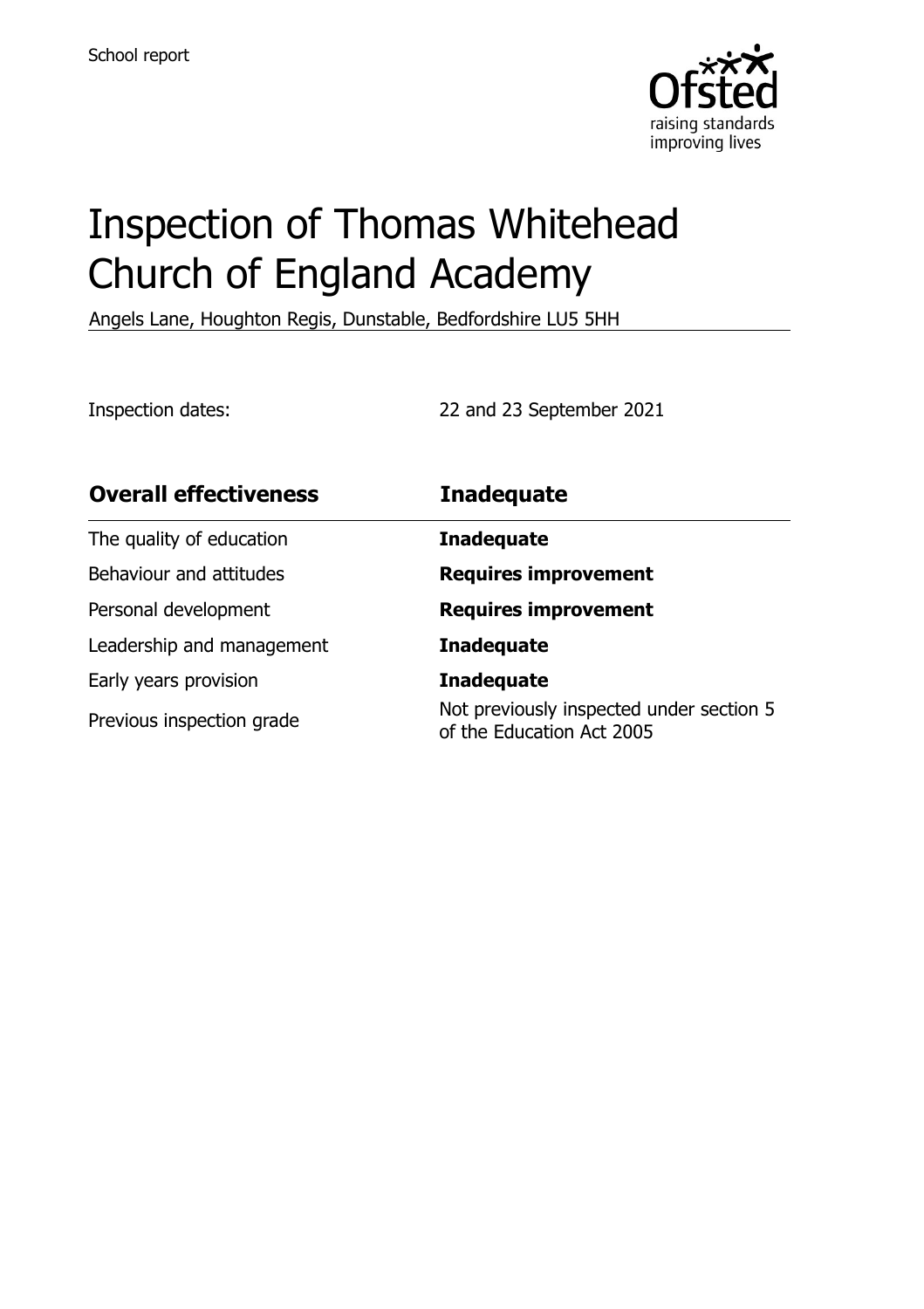

# **What is it like to attend this school?**

Pupils do not receive a good standard of education. The curriculum is poorly planned. Leaders do not have high enough expectations of what pupils can achieve. Pupils do not achieve well.

Pupils do not learn to read well enough, including children in early years. This makes it difficult for them to learn successfully in other subjects. In almost all subjects, pupils are behind where they need to be for their age. The curriculum does not help them to catch up quickly.

Behaviour is improving. Pupils are respectful and caring. Staff are kind and sensitive to pupils' emotions. They keep pupils safe. Bullying is rare. Staff respond quickly if it does occur. Pupils generally behave well at breaktimes and when moving around the school. However, during lessons, too many pupils become restless and stop learning. This is because their work is either confusing or too easy.

Pupils enjoy the before- and after-school clubs that have recently restarted. Leaders ensure that pupils, including pupils with special educational needs and/or disabilities (SEND), have opportunities to take part in trips and events. However, these experiences are not linked well enough to the curriculum and pupils' learning.

#### **What does the school do well and what does it need to do better?**

Leaders and teachers do not understand how to plan and deliver an effective curriculum. In almost all subjects, including English and mathematics, the curriculum is poorly organised and not well thought through. Plans do not show what pupils should learn and in what order so that pupils build their knowledge and understanding over time.

Teachers are not given the appropriate training and support to develop their own subject knowledge so that they understand what they must teach and when. Pupils' learning is disjointed because teaching is not matched to their needs. This prevents pupils from learning and remembering as much as they should. For example, in geography, older pupils do not know the capital cities and countries that make up the United Kingdom. In mathematics, pupils do not have enough opportunities to practise facts and methods so that they deepen their learning.

Pupils, including those who are disadvantaged and those with SEND, do not achieve well in reading, writing and mathematics. They do not learn enough in subjects such as history, geography and science. This makes it difficult for them to make a good start in their education and to be ready for secondary school.

The reading curriculum is not planned or taught well enough. Phonics lessons are slow in pace and often include irrelevant activities. Reading books are not well matched to the sounds that pupils have learned. In addition, the weakest readers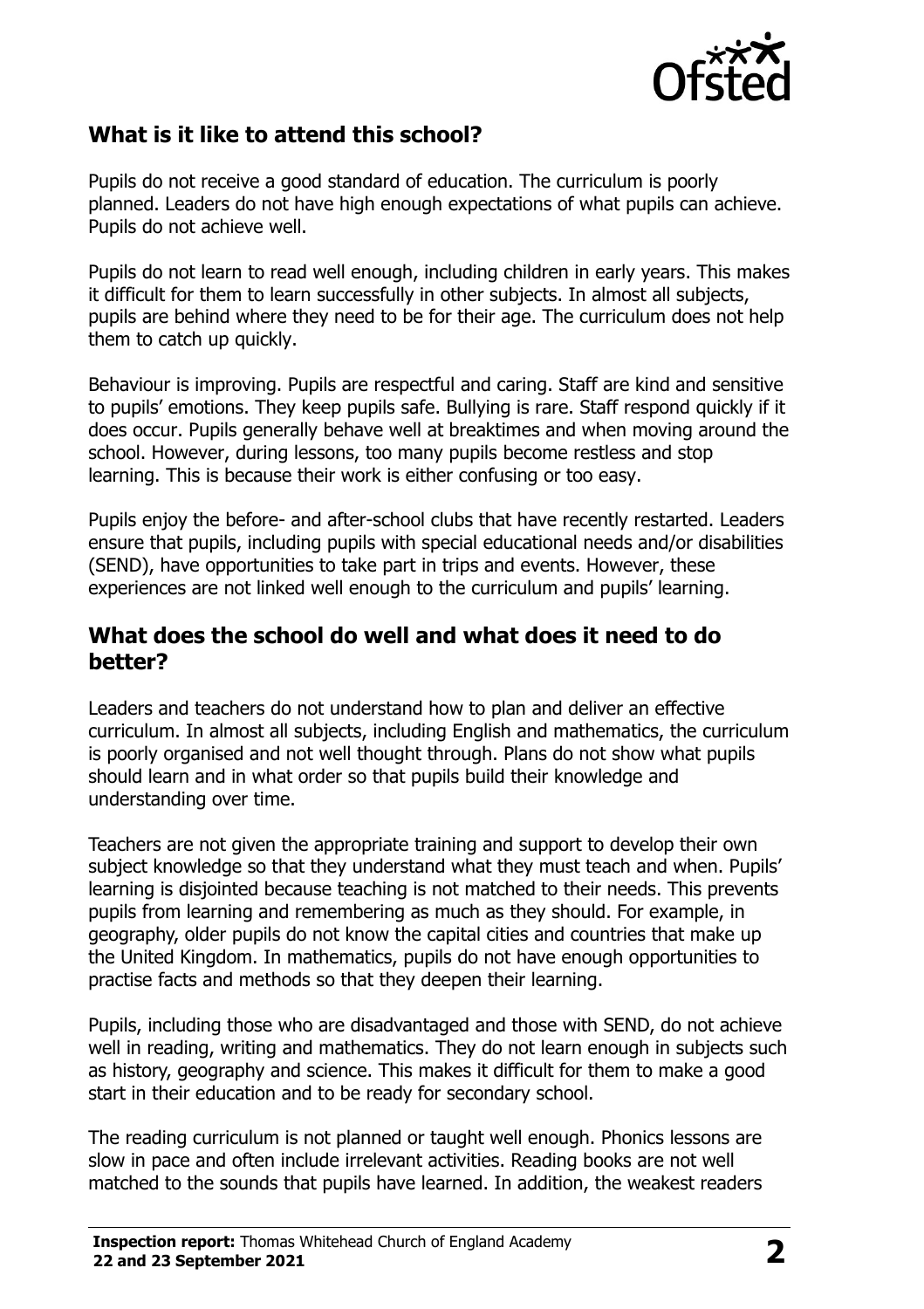

are not given the support they need to advance their reading quickly. Consequently, pupils throughout the school do not learn to read as well as they should.

Pupils with SEND do not learn successfully. While their needs are often identified accurately and specialist external support is put in place, pupils with SEND still access the same poorly planned and taught curriculum as other pupils.

The early years curriculum lacks ambition. There is no planned approach as to how staff will develop children's knowledge, skills and understanding. This means that the gaps in children's knowledge appear at the very start of their education. Aside from these significant weaknesses, children are cared for and looked after well. They enjoy learning and playing in their own classroom and in the outside spaces.

Leaders and staff expect pupils to be considerate to others. Pupils understand the school rules and try to follow them. However, because most teaching is poorly planned and delivered, pupils struggle to stay on task during lessons. In the few subjects that are better planned and taught, such as music and physical education, pupils listen, concentrate well and learn more successfully.

Leaders provide opportunities to support pupils' personal and social development. While pupils enjoy taking part in the trips and experiences that leaders organise, these tend to be one-off events that are not connected to what pupils are learning. Leaders have recently planned a more structured and coherent curriculum to help pupils develop their understanding of the wider world beyond their own community and experiences. This is not in place across the school.

Governors and the trust know that some subjects are not well planned. They know that outcomes have been too low. However, they are not aware of the full extent of the weaknesses in the curriculum. They have not made sure that leaders work effectively with staff so that all aspects of the curriculum are well planned and taught.

### **Safeguarding**

The arrangements for safeguarding are effective.

Leaders make sure that all staff are trained to understand their responsibilities to keep pupils safe. Staff are vigilant and report any concerns in a timely manner. Leaders work well with external agencies to make sure that vulnerable pupils and their families receive the support they need.

While many aspects of the school's curriculum are weak, the curriculum supports safeguarding well. For example, pupils are taught how to keep safe online. Pupils are aware of the harm from inappropriate materials when they access the internet or use social media. Pupils know what to do if they are worried or concerned.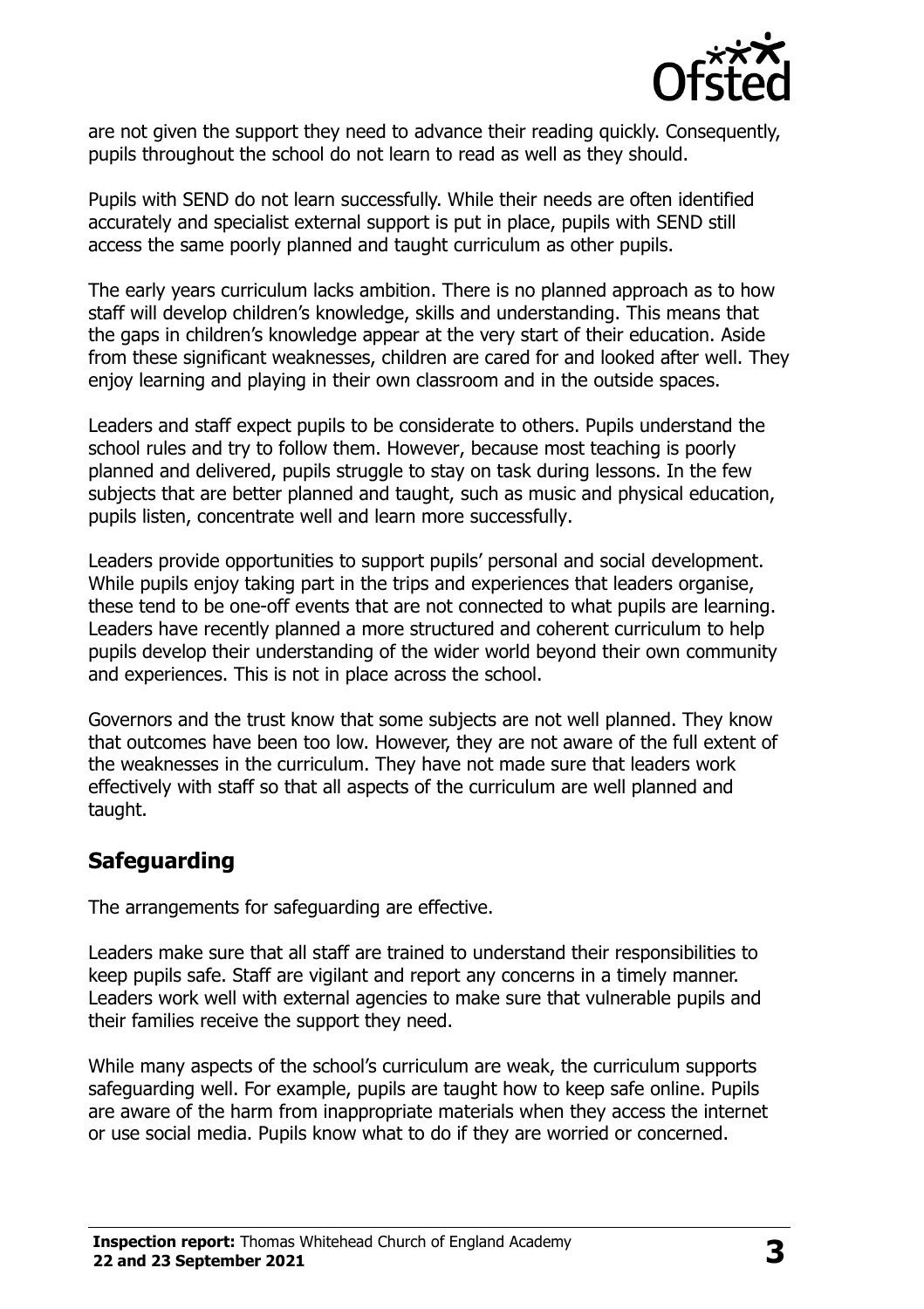

# **What does the school need to do to improve?**

#### **(Information for the school and appropriate authority)**

- Leaders must take urgent action to improve the wide-ranging weaknesses in the school's curriculum. Currently, this has little structure or coherence. Pupils, including those with SEND, are not able to build their knowledge and understanding well enough over time. Leaders must ensure that a well-planned curriculum is implemented without delay, and likewise, that teachers understand what pupils must learn in each subject and how pupils will build on previous learning in an ordered way.
- Leaders have not ensured that teachers have the subject knowledge that they need to deliver an effective curriculum for the age groups that they teach. Teachers have had too few opportunities to develop their own subject-specific knowledge and skills. Teachers do not plan teaching that supports pupils to gain the knowledge and understanding that they need to learn successfully. Leaders should ensure that the implementation of a high-quality curriculum goes hand in hand with appropriate professional development for all teaching staff.
- The reading curriculum is not fit for purpose. As a result, children in early years and pupils across the school do not develop the knowledge and skills that they need to become confident and fluent readers. Leaders should ensure that the reading curriculum includes a strong focus on the effective teaching of phonics, and equally, that teachers understand how to develop pupils' reading quickly, so that pupils throughout the school learn to read with confidence and understanding.
- There is no planned curriculum for early years. It is not clear how children's knowledge will be developed as they move from pre-school through to Reception Year. Many children leave early years with gaps in their knowledge, particularly in language development, reading, writing and early mathematics. Leaders must ensure that there is an appropriate curriculum that clearly sets out how children's knowledge and understanding will be built upon and secured. Leaders must check that the curriculum is implemented effectively so that children are ready to move into Year 1.
- Trustees, trust directors and governors do not have a secure understanding of the school's weaknesses. They know that outcomes have not been good enough, but are not aware that the curriculum is underdeveloped and not meeting the needs of pupils, including those with SEND. The trust must make sure that the newly formed local governing body holds leaders to account rigorously for how weaknesses in the quality of education are being addressed quickly and effectively.

It is strongly recommended that the school does not seek to appoint early career teachers.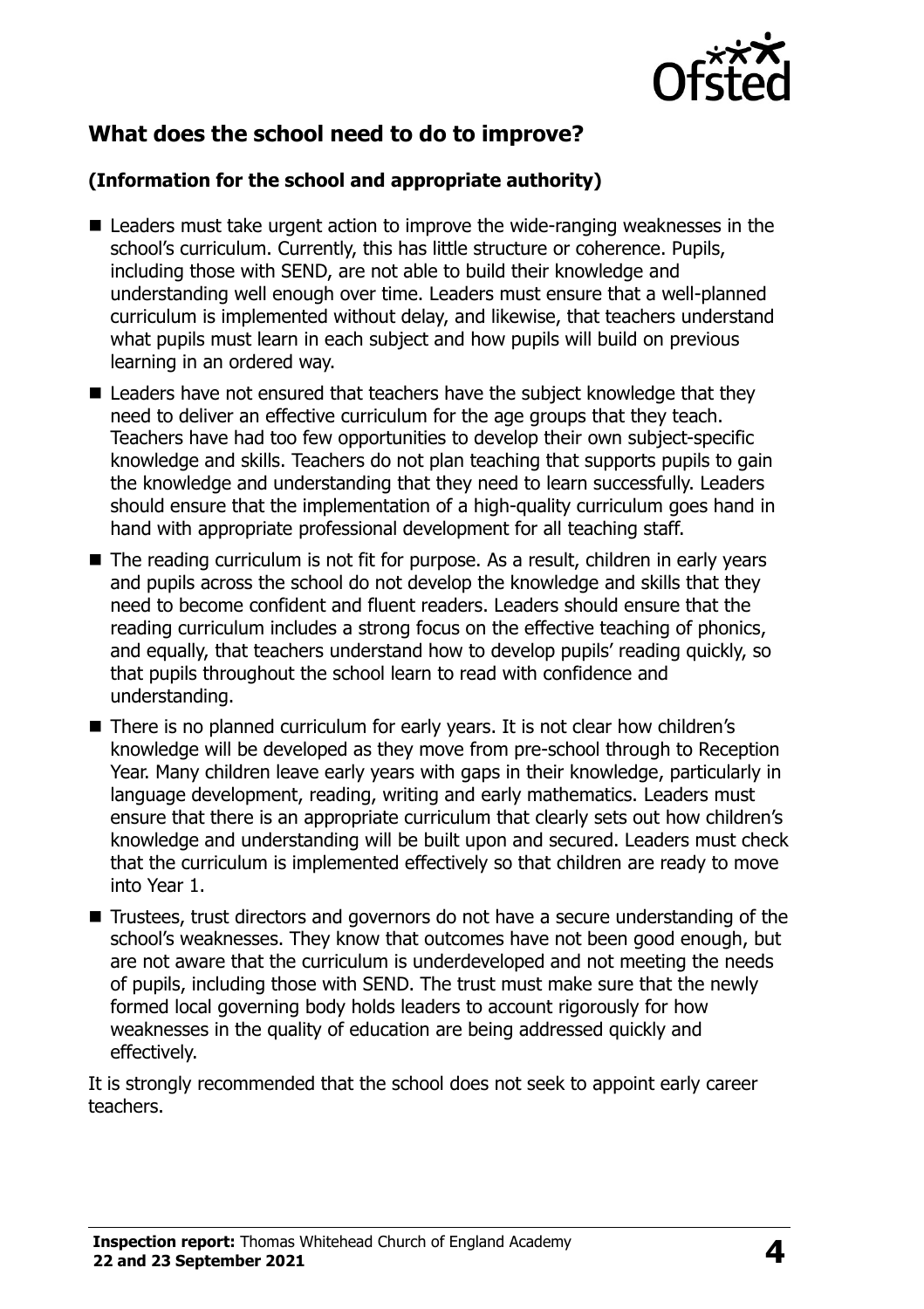

#### **How can I feed back my views?**

You can use [Ofsted Parent View](http://parentview.ofsted.gov.uk/) to give Ofsted your opinion on your child's school, or to find out what other parents and carers think. We use information from Ofsted Parent View when deciding which schools to inspect, when to inspect them and as part of their inspection.

The Department for Education has further [guidance](http://www.gov.uk/complain-about-school) on how to complain about a school.

If you are the school and you are not happy with the inspection or the report, you can [complain to Ofsted.](http://www.gov.uk/complain-ofsted-report)

#### **Further information**

You can search for [published performance information](http://www.compare-school-performance.service.gov.uk/) about the school.

In the report, '[disadvantaged pupils](http://www.gov.uk/guidance/pupil-premium-information-for-schools-and-alternative-provision-settings)' refers to those pupils who attract government pupil premium funding: pupils claiming free school meals at any point in the last six years and pupils in care or who left care through adoption or another formal route.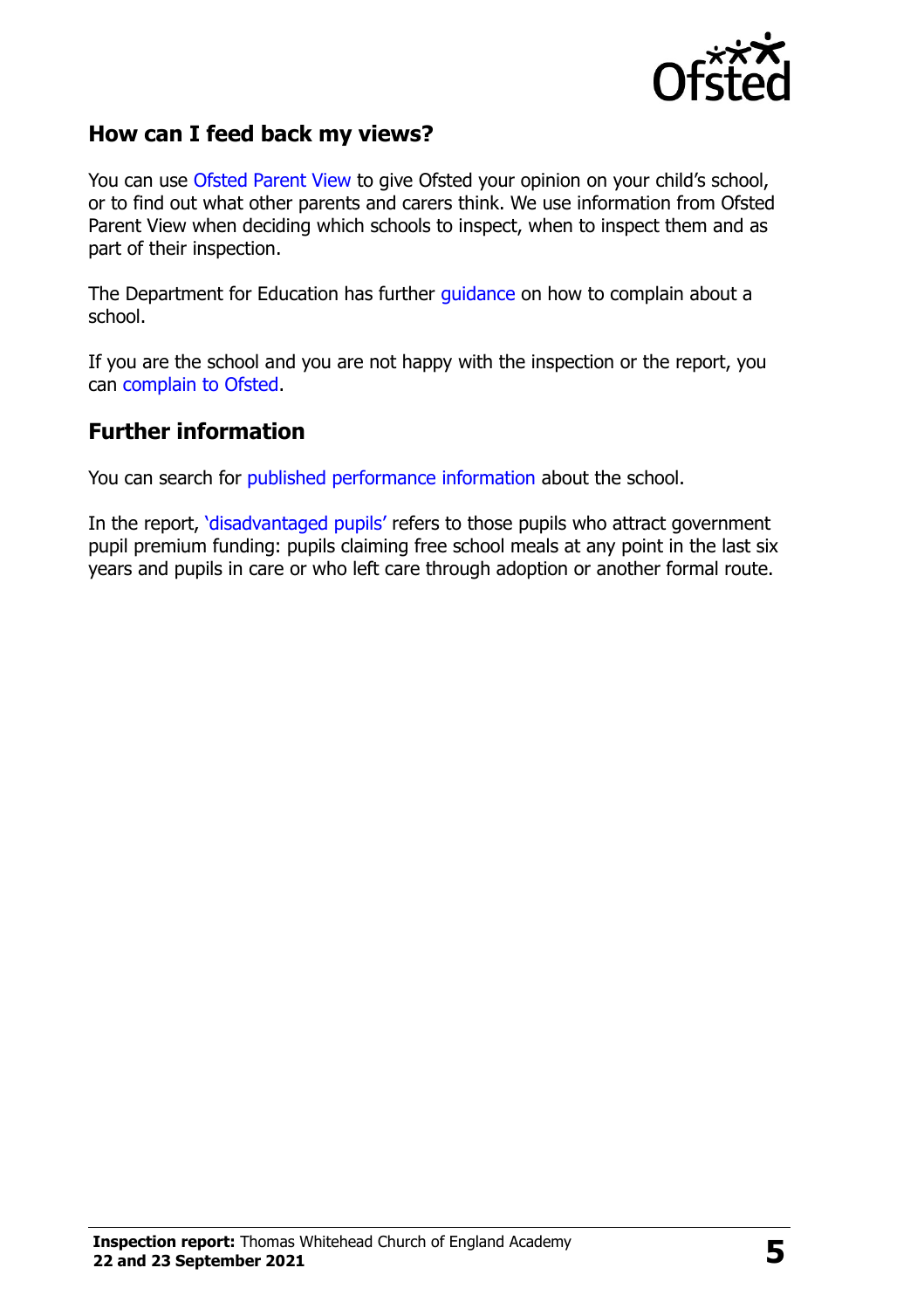

# **School details**

| Unique reference number             | 143850                             |
|-------------------------------------|------------------------------------|
| <b>Local authority</b>              | <b>Central Bedfordshire</b>        |
| <b>Inspection number</b>            | 10200547                           |
| <b>Type of school</b>               | Primary                            |
| <b>School category</b>              | Academy sponsor-led                |
| Age range of pupils                 | 2 to 11                            |
| <b>Gender of pupils</b>             | Mixed                              |
| Number of pupils on the school roll | 214                                |
| <b>Appropriate authority</b>        | Board of trustees                  |
| <b>Chair of trust</b>               | Mike Bailey                        |
| <b>Headteacher</b>                  | <b>Val Britnell</b>                |
| Website                             | www.thomaswhiteheadceacademy.co.uk |
| Date of previous inspection         | Not previously inspected           |

# **Information about this school**

- Thomas Whitehead Church of England Academy is a Church of England faith school located in the Diocese of St Albans. The religious character of the school was inspected under section 48 of the Education Act 2005 in March 2017.
- The school is an average-sized primary school. It is sponsored by the Diocese of St Albans Multi-Academy Trust. The trust delegates aspects of governance to the local governing body. The board of trustees is the accountable body.
- The school manages a pre-school on site that provides for funded two-year-olds.
- Children in Nursery mostly attend part time. Reception children attend full time.
- The proportion of disadvantaged pupils is above the national average.
- The proportions of pupils with SEND and those with an education, health and care plan are both above the national average.
- The proportion of pupils who speak English as an additional language is above the national average.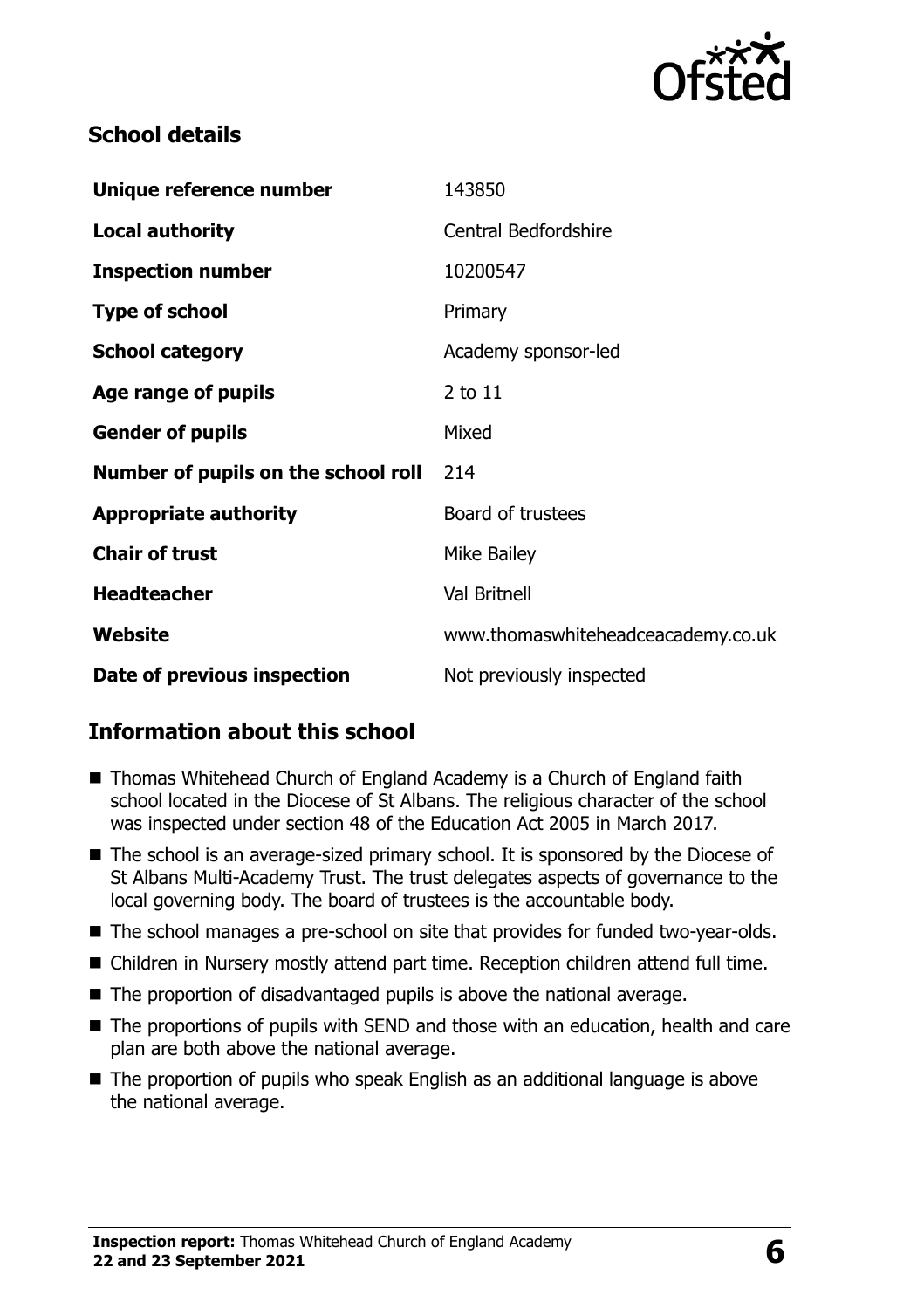

# **Information about this inspection**

The inspectors carried out this inspection under section 5 of the Education Act 2005.

In accordance with section 44(1) of the Education Act 2005, Her Majesty's Chief Inspector is of the opinion that this school requires special measures because it is failing to give its pupils an acceptable standard of education and the persons responsible for leading, managing or governing the school are not demonstrating the capacity to secure the necessary improvement in the school.

This was the first routine inspection the school had received since the COVID-19 pandemic began. Inspectors discussed the impact of the pandemic with school leaders, and have taken that into account in their evaluation.

- During this inspection, inspectors held meetings with the headteacher, two assistant headteacher (one of whom is also the designated safeguarding lead), the special educational needs coordinator and the school business manager. Inspectors also met with several teachers and teaching assistants to discuss the impact of the support they receive from leaders.
- $\blacksquare$  The lead inspector met with governors, including the chair of the local governing body. Additionally, the lead inspector met with the chair of trustees, the chief executive officer and other representatives from the trust.
- **Inspectors did deep dives in these subjects: reading, mathematics, geography,** and music. Inspectors met with curriculum leaders for these subjects, visited lessons, looked at a range of pupils' work and met with teachers and pupils. Inspectors observed some pupils reading to staff and talked to pupils about their reading habits. Inspectors also checked the curriculum provision and pupils' learning in other subject areas during the second day of the inspection.
- **Inspectors met with two groups of pupils to seek their views about the school.** Inspectors also spoke to pupils informally in class and around the school at breaktimes. An inspector attended a school assembly.
- Inspectors scrutinised the school's website and a range of school documents, including the school's own evaluation, improvement plans, curriculum plans, minutes of governing body meetings and records about behaviour, safeguarding children and attendance.
- Inspectors considered the 14 responses made by parents and carers to Parent View, Ofsted's online questionnaire, and the 14 responses to Ofsted's free-text system. Inspectors also spoke to some parents at the start of the school day. Additionally, inspectors took account of the 13 responses to Ofsted's online survey for staff and the 13 responses to Ofsted's online survey for pupils.

#### **Inspection team**

Fiona Webb, lead inspector **Her Majesty's Inspector** 

Neil Taggart **Neil Taggart** Ofsted Inspector